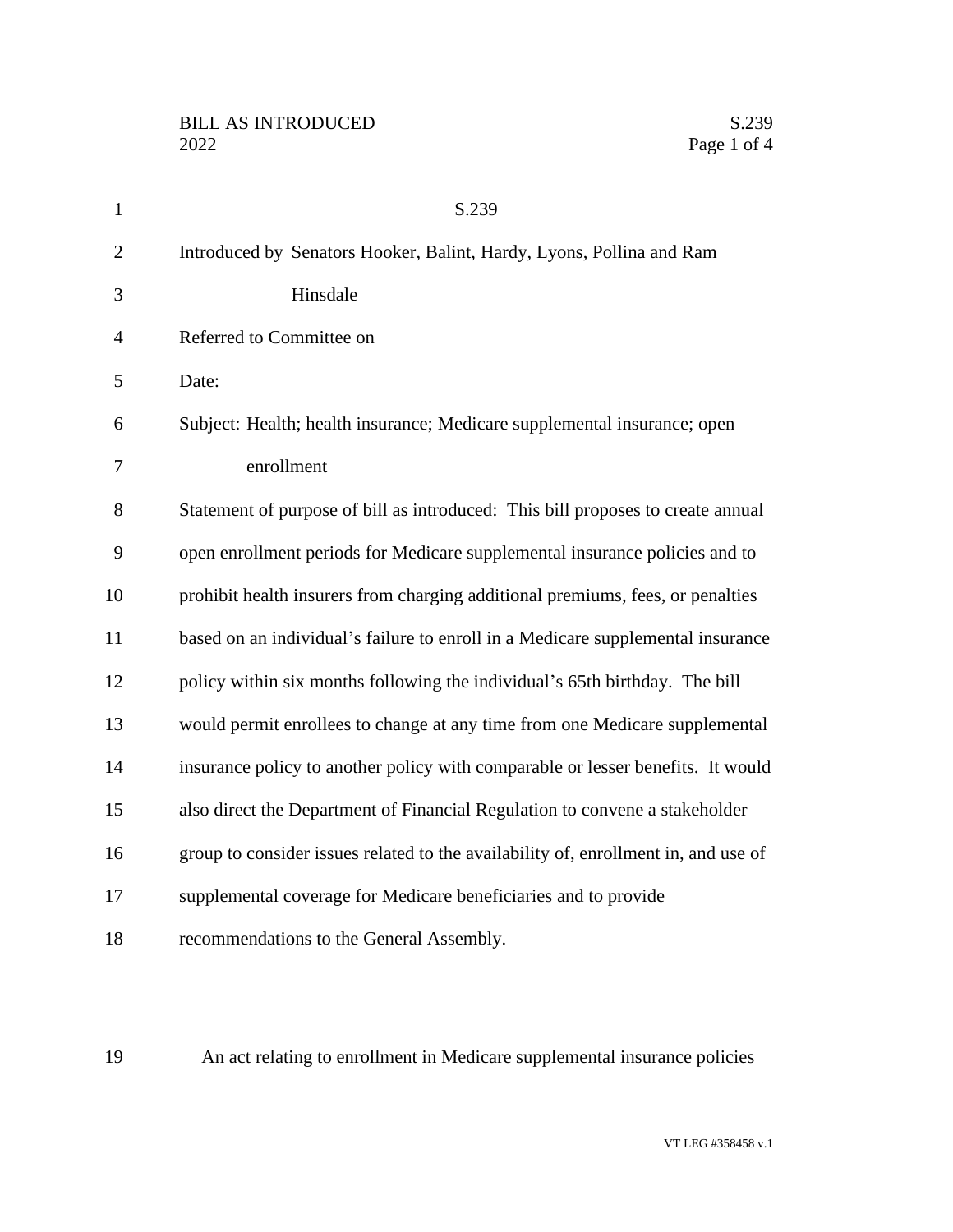## BILL AS INTRODUCED<br>2022 Page 2 of 4

| $\mathbf{1}$   | It is hereby enacted by the General Assembly of the State of Vermont:           |
|----------------|---------------------------------------------------------------------------------|
| $\overline{c}$ | Sec. 1. 8 V.S.A. § 4080e is amended to read:                                    |
| 3              | § 4080e. MEDICARE SUPPLEMENTAL HEALTH INSURANCE                                 |
| $\overline{4}$ | POLICIES; COMMUNITY RATING; DISABILITY                                          |
| 5              | * * *                                                                           |
| 6              | $(d)(1)$ A health insurance company, hospital or medical service                |
| 7              | corporation, or health maintenance organization offering a Medicare             |
| 8              | supplemental insurance policy shall guarantee acceptance of an individual's     |
| 9              | application for coverage during the six-month period following the individual's |
| 10             | 65th birthday and during an annual open enrollment period that shall coincide   |
| 11             | with the federal open enrollment period for Medicare Part D plans. A health     |
| 12             | insurance company, hospital or medical service corporation, or health           |
| 13             | maintenance organization offering a Medicare supplemental insurance policy      |
| 14             | shall not make any premium rate distinctions or charge any additional fees or   |
| 15             | penalty amounts based on an applicant's failure to enroll in a Medicare         |
| 16             | supplemental insurance policy during the applicant's initial open enrollment    |
| 17             | period upon attaining 65 years of age.                                          |
| 18             | (2) A health insurance company, hospital or medical service                     |
| 19             | corporation, or health maintenance organization offering a Medicare             |
| 20             | supplemental insurance policy shall allow an enrollee to change at any time     |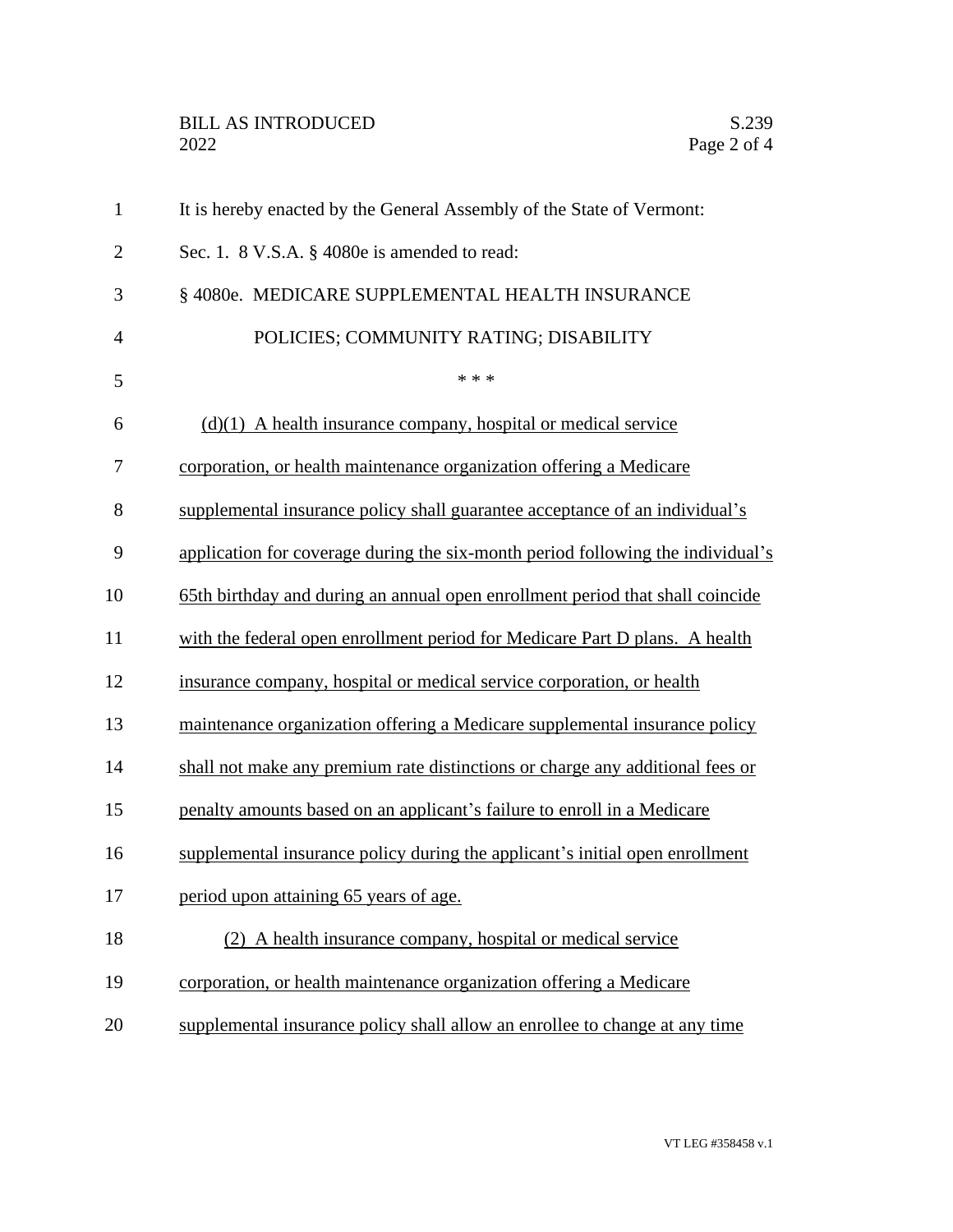| $\mathbf{1}$   | from one Medicare supplemental insurance policy to another policy offering      |
|----------------|---------------------------------------------------------------------------------|
| $\overline{2}$ | comparable or lesser benefits.                                                  |
| 3              | Sec. 2. MEDICARE SUPPLEMENTAL COVERAGE; DEPARTMENT OF                           |
| 4              | FINANCIAL REGULATION; REPORT                                                    |
| 5              | The Department of Financial Regulation shall convene a group of<br>(a)          |
| 6              | interested stakeholders to consider issues relating to the availability of,     |
| 7              | enrollment in, and use of supplemental coverage by individuals enrolled in      |
| 8              | Medicare. A majority of the stakeholders shall not have a financial stake in    |
| 9              | any Medicare supplemental coverage product.                                     |
| 10             | (b) The stakeholder group shall examine:                                        |
| 11             | (1) the options available to older Vermonters through Medicare                  |
| 12             | supplement and Medicare Advantage plans, the affordability of these options,    |
| 13             | and the extent to which the State may regulate or otherwise affect the options  |
| 14             | offered to Medicare beneficiaries in Vermont, including the marketing of these  |
| 15             | products;                                                                       |
| 16             | (2) the effects of annual or continuous open enrollment periods for             |
| 17             | Medicare supplemental coverage available in other states, including whether     |
| 18             | they have led to adverse selection or higher rate increases, or both, and the   |
| 19             | extent to which an open enrollment change for Medicare supplemental             |
| 20             | coverage would be likely to increase access to affordable coverage for eligible |
| 21             | individuals and to reduce medical debt; and                                     |